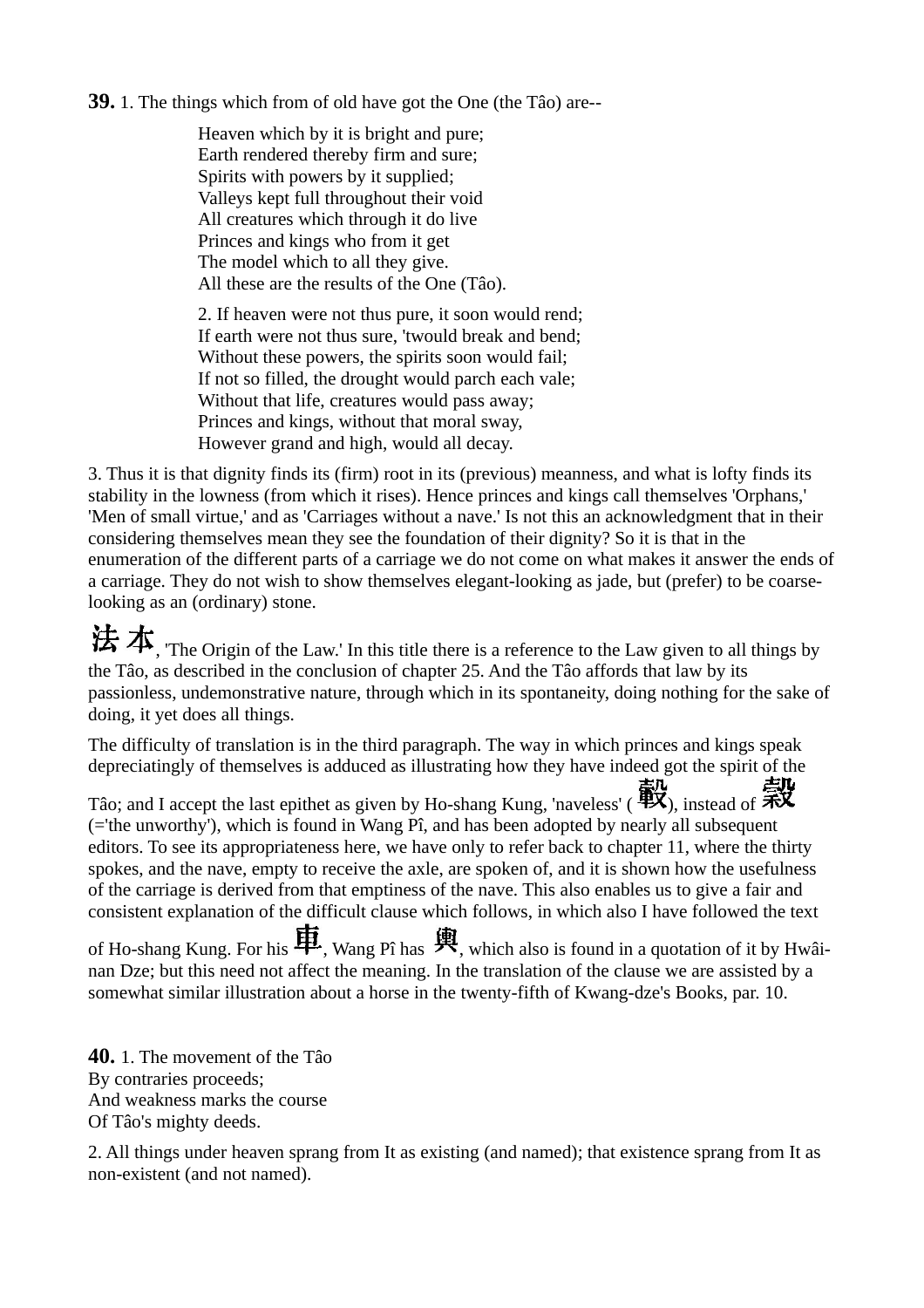$\bigstar$   $\mathbf{H}$ , 'Dispensing with the Use (of Means);'--with their use, that is, as it appears to us. The subject of the brief chapter is the action of the Tâo by contraries, leading to a result the opposite of what existed previously, and by means which might seem calculated to produce a contrary result.

In translating par. 2 1 have followed Ziâo Hung, who finds the key to it in ch. 1. Having a name, the Tâo is 'the Mother of all things;' having no name, it is 'the Originator of Heaven and Earth.' But here is the teaching of Lâo-dze:--'If Tâo seems to be before God,' Tâo itself sprang from nothing.

**41.** 1. Scholars of the highest class, when they hear about the Tâo, earnestly carry it into practice. Scholars of the middle class, when they have heard about it, seem now to keep it and now to lose it. Scholars of the lowest class, when they have heard about it, laugh greatly at it. If it were not (thus) laughed at, it would not be fit to be the Tâo.

2. Therefore the sentence-makers have thus expressed themselves:--

'The Tâo, when brightest seen, seems light to lack; Who progress in it makes, seems drawing back; Its even way is like a rugged track. Its highest virtue from the vale doth rise; Its greatest beauty seems to offend the eyes And he has most whose lot the least supplies. Its firmest virtue seems but poor and low; Its solid truth seems change to undergo; Its largest square doth yet no corner show A vessel great, it is the slowest made;  $p. 85$ Loud is its sound, but never word it said; A semblance great, the shadow of a shade.'

3. The Tâo is hidden, and has no name; but it is the Tâo which is skilful at imparting (to all things what they need) and making them complete.

同 異, 'Sameness and Difference.' The chapter is a sequel of the preceding, and may be taken as an illustration of the Tâo's proceeding by contraries.

Who the sentence-makers were whose sayings are quoted we cannot tell, but it would have been strange if Lâo-dze had not had a large store of such sentences at his command. The fifth and sixth of those employed by him here are found in Lieh-dze (II, 15 a), spoken by Lâo in reproving Yang Kû, and in VII, 3 a, that heretic appears quoting an utterance of the same kind, with the words,'

according to an old saying  $\overrightarrow{H}$  語有之,

**42.** 1. The Tâo produced One; One produced Two; Two produced Three; Three produced All things. All things leave behind them the Obscurity (out of which they have come), and go forward to embrace the Brightness (into which they have emerged), while they are harmonised by the Breath of Vacancy.

2. What men dislike is to be orphans, to have little virtue, to be as carriages without naves; and yet these are the designations which kings and princes use for themselves. So it is that some things are increased by being diminished, and others are diminished by being increased.

3. What other men (thus) teach, I also teach. The violent and strong do not die their natural death. I will make this the basis of my teaching.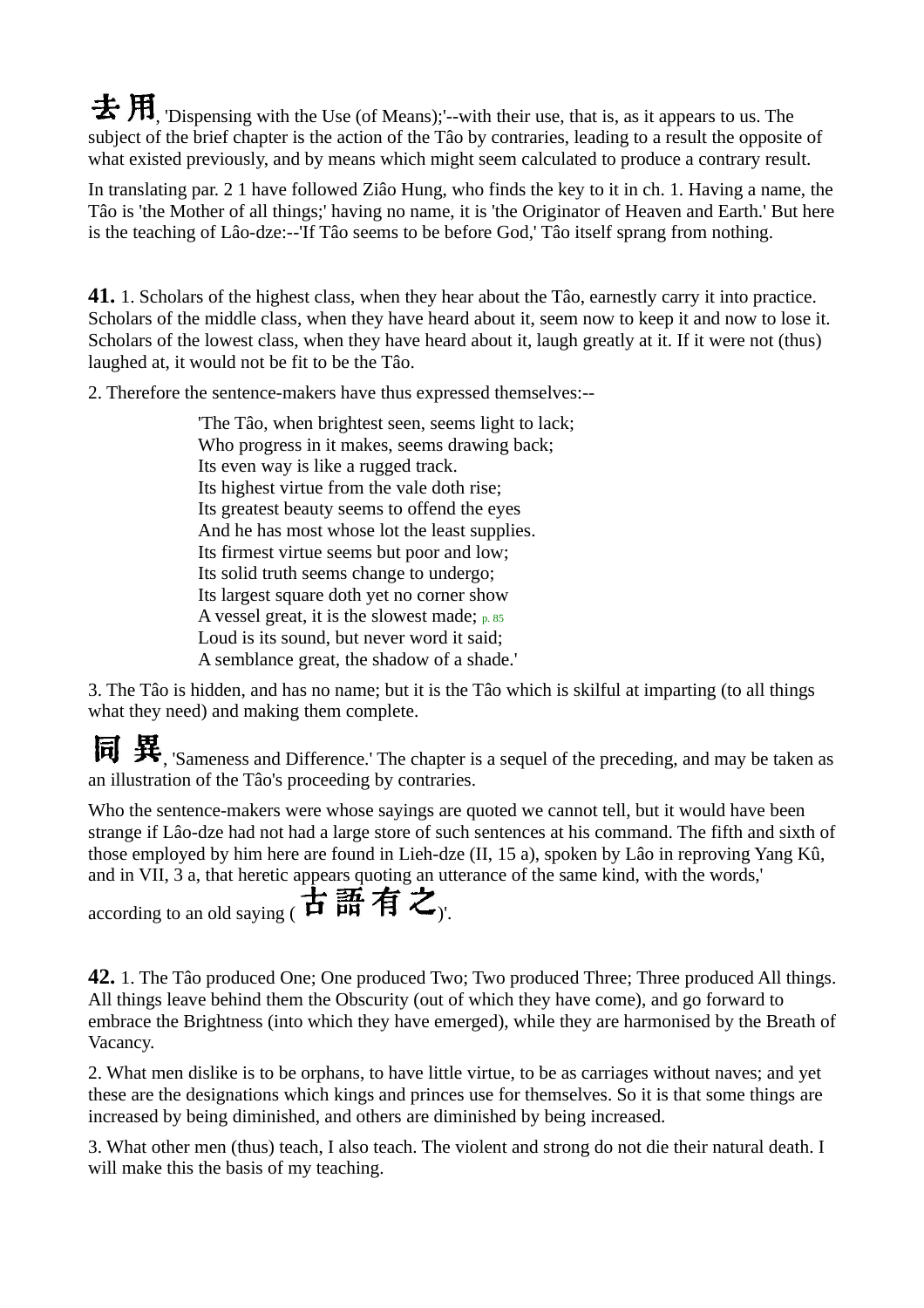$\hat{\mathbf{a}}$   $\hat{\mathbf{R}}$ <sub>.</sub> 'The Transformations of the Tâo.' In par. 2 we have the case of the depreciating epithets given to themselves by kings and princes, which we found before in ch. 39, and a similar lesson is drawn from it. Such depreciation leads to exaltation, and the contrary course of self-exaltation leads to abasement. This latter case is stated emphatically in par. 3, and Lâo-dze says that it was the basis of his teaching. So far therefore we have in this chapter a repetition of the lesson that the movement of the Tâo is by contraries,' and that its weakness is the sure precursor of strength. But the connexion between this lesson and what he says in par. 1 it is difficult to trace. Up to this time at least it has baffled myself. The passage seems to give us a cosmogony. 'The Tâo produced One.' We have already seen that the Tâo is 'The One.' Are we to understand here that the Tâo, and the One

were one and the same? In this case what would be the significance of the  $\pm$  ('produced')?--that the Tâo which had been previously 'non-existent' now became 'existent,' or capable of being named? This seems to be the view of Sze-mâ Kwang (A.D. 1009-1086).

The most singular form which this view assumes is in one of the treatises on our King, attributed to the Tâoist patriarch Lü ( 2 祖 道 德 經 解, that 'the One is Heaven, which was formed by the congealing of the Tâo.' According to another treatise, also assigned to the same Lü ( 道德真經合解) the One was 'the primordial ether;' the Two, 'the separation of that into its Yin and Yang constituents;' and the Three, 'the production of heaven, earth, and man by these.' In quoting the paragraph Hwâi-nan dze omits 道生一, and commences with 一生: his glossarist, Kâo Yû, makes out the One to be the Tâo, the Two to be Spiritual Intelligences (  $\mathbf{H}$ , and the Three to be the Harmonising Breath. From the mention of the Yin and Yang that follows, I believe that Lâo-dze intended by the Two these two qualities or elements in the primordial ether, which would be 'the One.' I dare not hazard a guess as to what 'the Three' were.

**43.** 1. The softest thing in the world dashes against and overcomes the hardest; that which has no (substantial) existence enters where there is no crevice. I know hereby what advantage belongs to doing nothing (with a purpose).

2. There are few in the world who attain to the teaching without words, and the advantage arising from non-action.

偏 用, The Universal Use (of the action in weakness of the Tâo).' The chapter takes us back to the lines of ch. 40, that

> 'Weakness marks the course Of Tâo's mighty deeds.'

By 'the softest thing in the world' it is agreed that we are to understand 'water,' which will wear away the hardest rocks. 'Dashing against and overcoming' is a metaphor taken from hunting. Hoshang Kung says that 'what has no existence' is the Tâo; it is better to understand by it the

unsubstantial air ( $\mathcal{H}$ ) which penetrates everywhere, we cannot see how.

Compare par. 2 with ch. 2, par. 3.

**44.** 1. Or fame or life, Which do you hold more dear? Or life or wealth,